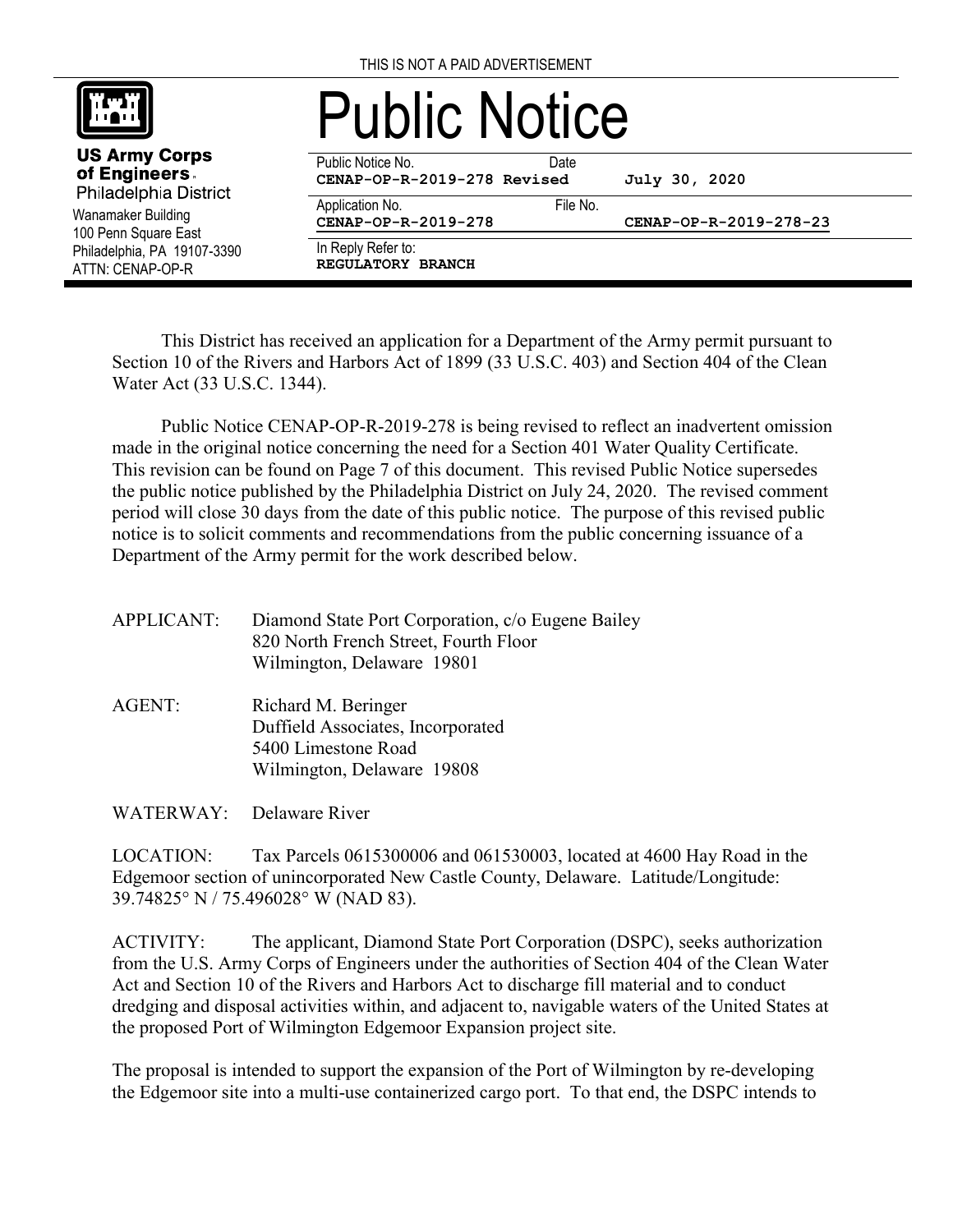re-purpose an existing industrial site at the location of the former Chemours manufacturing facility. The former owner ceased operations at the site in 2015, followed by de-commissioning and demolition of the manufacturing process equipment. DSPC has since demolished and removed the buildings which remained after decommissioning, in preparation for redevelopment of the property as a port.

The attached project plans associated with this application were prepared by Duffield Associates, Incorporated, dated October 2019, and titled: *Permit Plan, Port of Wilmington Edgemoor Expansion, Brandywine Hundred ~ New Castle County ~ Delaware*, seventeen Sheets.

#### *Dredging*

To make the proposed port facility available to deep draught container cargo vessels, the applicant proposes to conduct hydraulic dredging within the Delaware River. The dredging site is located adjacent to and north of the Delaware River federal navigation channel, in the southern portion of Reach B of the river, at the intersection of the Cherry Island and Bellevue Ranges. By conducting the dredging, the DSPC proposes to deepen portions of the Delaware River adjacent to the federal navigation channel in order to create a primary access channel intended to serve a ship berth to be located along the shoreline of the Edgemoor site. DSPC also proposes to create this berth by hydraulic dredging.

*Dredging of New Access Channel and New Ship Berth*. The dredging would create a new access channel between the existing Delaware River Federal Navigation Channel and the proposed Edgemoor ship berth site. The access channel would have a maintained depth of -45 feet mean lower low water datum (MLLW). The proposed access channel would terminate at the new ship berth, which would also be maintained by dredging to a corresponding depth of -45 MLLW.

*Volume of Dredged Material Generated*. The access channel and ship berth dredging activities would generate approximately 3,325,000 cubic yards (cy) of dredged material removed from the river. The material can be broken down into the following approximate volumes of sediments/materials (by texture): 915,000 cy (mud/silt); 925,000 cy (sands); 1,485,000 cy (clay and clayey sands). Following the initial dredging episode, it is anticipated that the access channel and berth site would require the maintenance removal of approximately 500,000 cubic yards of accumulated sediment annually.

## *Disposal of Dredged Material*

*On site beneficial re-use*. During the initial dredging episode, a portion of the dredged material would be pumped to the Edgemoor container port facility and there contained on uplands and dewatered in a single-use Confined Disposal Facility (CDF) constructed for the project until dried sufficiently for re-use. That material would represent approximately 10% of the total volume of material to be dredged, and would be limited to sediments removed from stratum B, which are primarily sandy in texture. The applicant proposes to re-use these materials in a beneficial manner on upland portions of the site and as fill material landward of the proposed bulkhead.

*Corps Confined Disposal Facilities (CDFs)*. In addition to the beneficial re-use described above, DSPC proposes to dispose of the remainder of the dredged material from initial construction at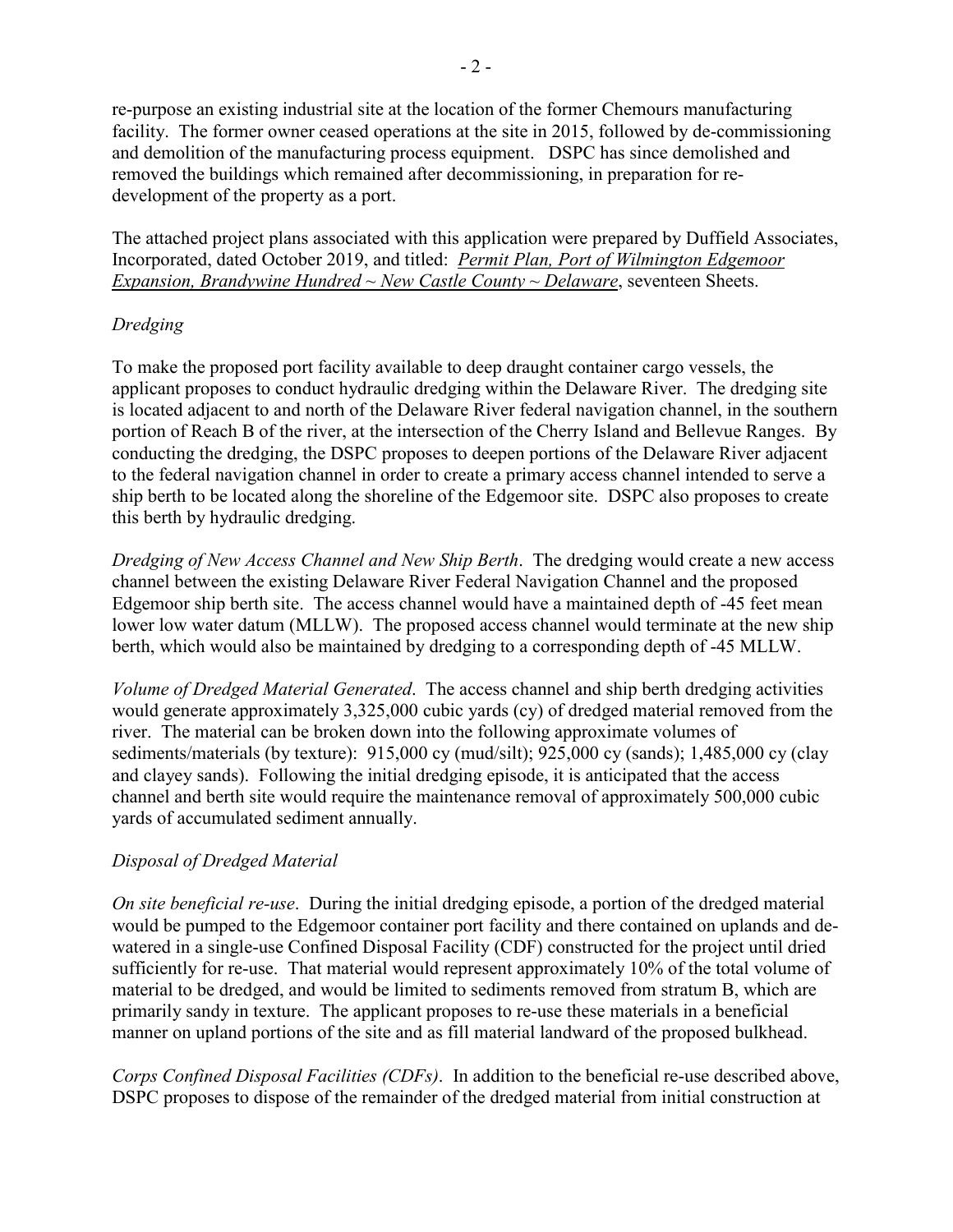one or all of several active, Corps of Engineers-owned CDFs. The CDFs are known as Wilmington Harbor North, Wilmington Harbor South, Reedy Point North and Reedy Point South, each of which is located in Delaware downstream of the dredging site. The material generated by initial construction and all subsequent maintenance dredging would be removed from the dredging area by hydraulic dredge and transported via hydraulic pipeline to one or all of the Corps CDFs as available capacity allows.

#### *Port Construction*

*Wharf and Bulkhead*. The project includes the construction of an approximately 2600-foot long, pile-supported wharf and steel sheet pile retaining wall (bulkhead) along the landward side of the wharf structure. The bulkhead would be constructed largely within the river, below the elevation of mean high water. Imported granular fill would then be placed between the bulkhead and the elevation of mean high water (MHW) landward of the bulkhead. As mentioned above, a portion of the sandy textured dredged material would be placed on site and dewatered in a single-use CDF constructed for the project. After de-watering, some of that material would also be used as on-site fill for the bulkhead portion of the project. During discharge operations, the dredged material would be contained by the bulkhead on the riverfront side and by higher elevation uplands which surround the containment area. Construction of the bulkhead would necessitate the discharge of fill material into 239,580 square feet (5.5 acres) of the river below the high tide line. The proposed height of the fill behind the new bulkhead would be +18 feet NAVD88. The proposed elevated wharf structure would be built water-ward of the new bulkhead, and would be constructed of poured concrete, supported by 4500 twenty-inch diameter steel pipe pilings filled with concrete. The wharf would be a high deck structure, with fendering along the river, and would be 325000 square feet in size.

*Sedimentation Fans*. In addition, the applicant proposes to install a series of sedimentation fans along the riverfront face of the wharf. These fans are intended to reduce the volume of maintenance dredging associated with the project, and to maintain the functionality of the berths. The fans would be spaced every 200 feet along the wharf face (i.e., 13 fans). Each fan unit would be secured to the dock structure on a batter pile extending beneath the dock. In operation, water is drawn into the top of a 48-inch diameter "J-shaped" tube, passes through a hydraulically powered pump impellor, and is discharged as a jet along the bottom of the river. The hydraulic power is supplied by a land side structure which provides the hydraulic pressure to the fully submerged unit. The hydraulic fluid consists of a biodegradable vegetable oil suitable for water applications. The fans within the units are configured to rotate at speeds on the order of 275 revolutions per minute and provide a 4-inch screen at the larger intake end and an open space of 1.5 feet between the blades.

The sedimentation fans would operate during periods of tidal current (ebb and flood) and slowly rotate in a semicircle to direct the discharge jet in the direction of tidal current flow, thereby enhancing the velocity of the ebb and flood currents within the berth area. The run-time for each unit during a specific tide is approximately 30 minutes, during which time the unit completes 90 degrees of rotation. The units would operate four times per day; twice during the flood tide and twice during the ebb, but would be idle during slack water periods. The effective sedimentation prevention distance covered by each unit is anticipated to be approximately 160 feet channel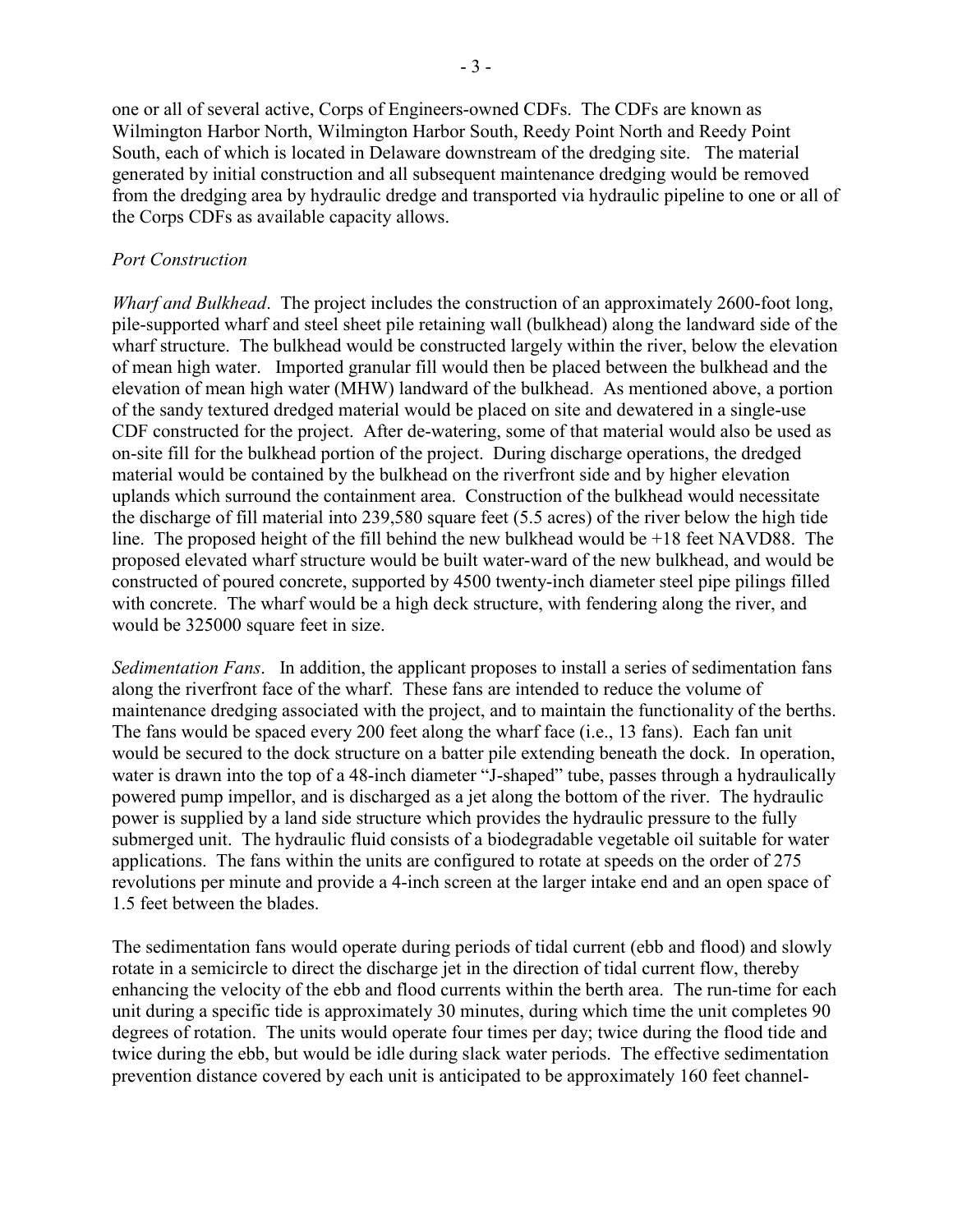ward from the breasting line of the berth. Each fan would be secured by one 18-inch steel H Piling.

PURPOSE: The purpose of the project is to modernize the State of Delaware's international waterborne trade capabilities by creating a navigable entrance channel and berthing area, and to construct a bulkhead and wharf associated with the development of a modern containerized cargo port.

*Water Resources Development Act of 1986, Section 204(f)*. The DSPC has indicated its intention to make separate application to the Corps of Engineers, requesting that future maintenance dredging of the access channel be assumed by the Corps of Engineers as part of the federally authorized Philadelphia to the Sea Federal Navigation Project. Such action would be subject to a separate Corps review under Section 204(f) of the Water Resources Development Act of 1986. The anticipated 204(f) request is not a subject of this public notice.

*Water Resources Development Act of 1996, Section 217(b)*. The DSPC has also indicated its intention to make separate application to the Corps of Engineers, requesting permission to dispose of most of the dredged material into the Corps-owned CDFs identified above. Such permission is required prior to use of the CDFs, and would be subject to a separate Corps review under Section 217(b) of the Water Resources Development Act of 1996, Section 217(b). The anticipated 217(b) request is not a subject of this public notice.

On April 10, 2008, the U.S. Army Corps of Engineers and the U.S. Environmental Protection Agency published a *Final Rule on Compensatory Mitigation for the Losses of Aquatic Resources*  (33 CFR 325 and 332 and 40 CFR 230). The rule took effect on June 9, 2008. In accordance with 33 CFR Part 325.1(d)(7) of the rule, the applicant has stated that the proposed project has been designed to avoid and minimize adverse effects on the aquatic environment to the maximum extent practicable, and has further documented that compensatory mitigation is not necessary. The following aspects and features of the project demonstrate the applicant's efforts in this regard.

The project cannot be avoided entirely because it is, by its nature, a water-dependent activity. The "no action" alternative would fail to meet the applicant's stated purposes. Alternative sites, which were evaluated by the applicant, would have required more extensive dredging and/or greater impacts to tidal wetlands and other waters of the U.S. In-water structures have been designed to maintain water circulation and provide shelter for aquatic organisms to minimize and mitigate impacts to the shallow water environment. The volume of fill within waters has been minimized to the extent practicable while allowing the use of the site as a port facility.

The river sediments within the dredging area can be separated into three distinct strata based upon their physical characteristics and location. Stratum A is the shallowest of the sediment types and covers most of the dredging area. Stratum A represents the river bottom and is composed of soft, silty sediment deposits of varying thickness. The silt of stratum A covers a layer consisting primarily of sandy sediments referred to as Stratum B. The fluvial sediments of Stratum B are underlain by apparently undisturbed clays and clayey sand typical of the Potomac geological formation, and referred to as Stratum C.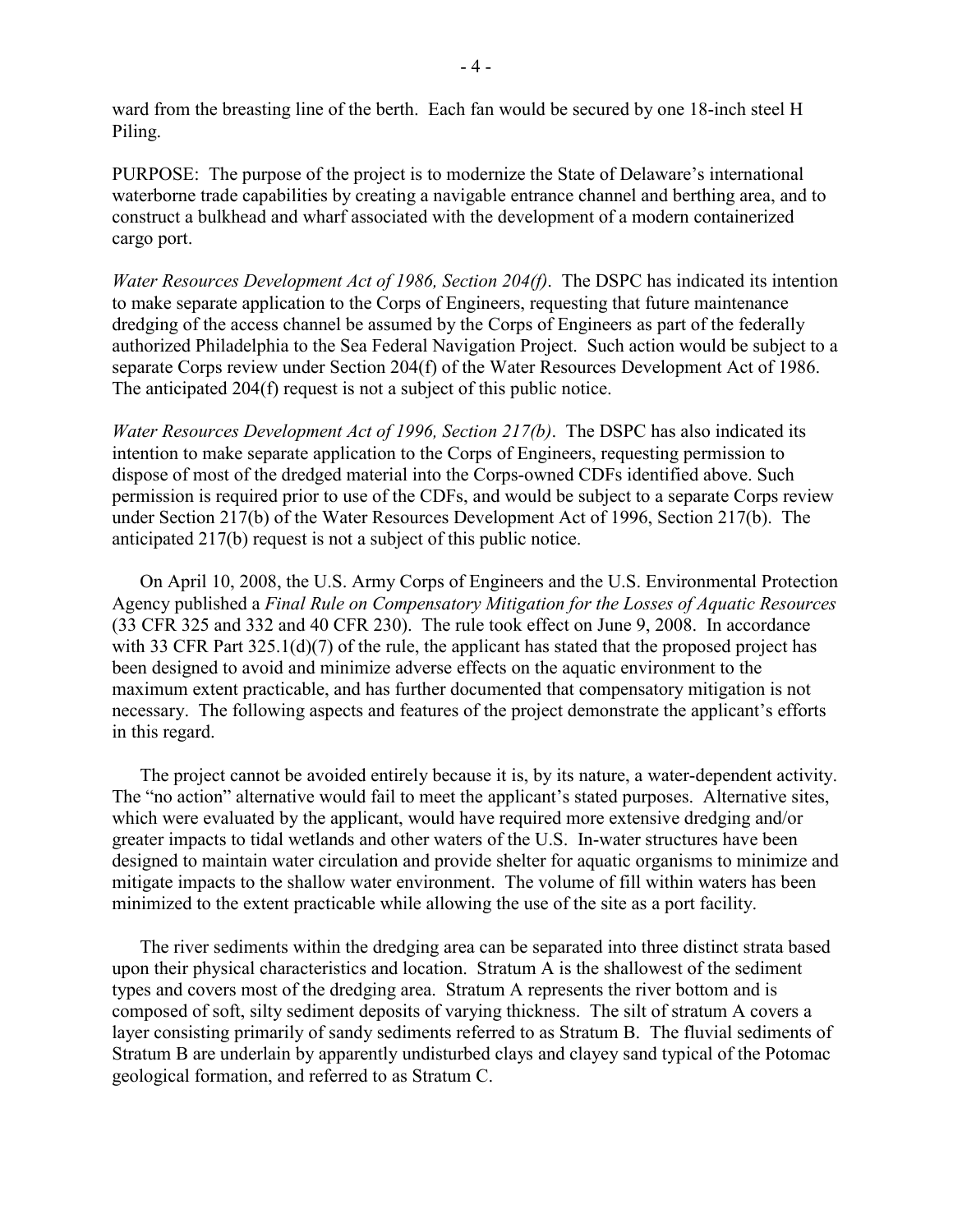It should be noted that the river sediments to be dredged are known to be contaminated by harmful substances as follows:

Stratum A (fluvial silt) sediments have been evaluated using screening levels developed under the Delaware Hazardous Substances Cleanup Act, and contain Benzo[a]pyrene, PCB-126, total PCBs, TEQ dioxin, arsenic, and thallium at concentrations above human health screening levels.

Stratum B (fluvial sand) sediments contain PCBs, TEQ dioxin, arsenic, and thallium at concentrations above human health screening levels based on reported analytical testing results of samples.

Stratum C (Potomac Formation soils) sample analytical results were reported above the human health screening levels for arsenic and vanadium. Stratum C consists of previously undisturbed soils and assessment of environmental conditions associated with the adjacent former industrial site indicate that the arsenic and vanadium concentrations in the Potomac Formation soils do not result from releases of hazardous substances.

There do not appear to be risks to human health from short term exposure to these sediments during dredging and placement and drying of materials within the confined disposal facilities. However, removing contaminated sediments from the river as part of the project would provide a positive benefit to the local ecosystem as a result of the removal of potentially harmful organic substances and reductions in the concentration of inorganic substances. The removal of sediment from the project area would ultimately bring the sediment and water quality of the river closer to the long-term goal of protecting aquatic life.

The Delaware River shoreline at the project site is generally armored with a mix of retaining walls (bulkheads) and large stone (rip rap). The river is tidal at this location, and at low tide there is an exposed beach of sand and gravel water-ward of these armoring systems. There are no wetlands or submerged aquatic vegetation found at the site.

Bathymetric surveys indicate that a sub-tidal shelf extends water-ward from the low tide line to approximately 450 feet in the northern (upriver) portion of the site and approximately 550 feet in the southern portion. This shelf is characterized by gradually deepening water (slopes approximately 2%) to a depth of approximately -10 feet MLLW. Beyond this, and to the edge of the federal navigation channel, the river bottom becomes more steep, dropping approximately 35 feet across a horizontal distance of approximately 350 feet (10% slope) in the upriver portion of the site and 250 feet (14% slope) in the southern part.

Although the bathymetry of the project area would be permanently altered by the dredging and filling of this portion of the river, and the removal of the existing shallow water shelf, the project is expected to result in a net benefit to the aquatic environment as a result of the removal of hazardous substances within the sediments. Furthermore, based upon fish sampling analysis and fish stock assessments, this portion of the river was noted for its absence of resources suitable for fish spawning, breeding, feeding and growth, so that no habitat of value was identified within the project area. No difference between shallow and deep water with respect to benthic resources was identified.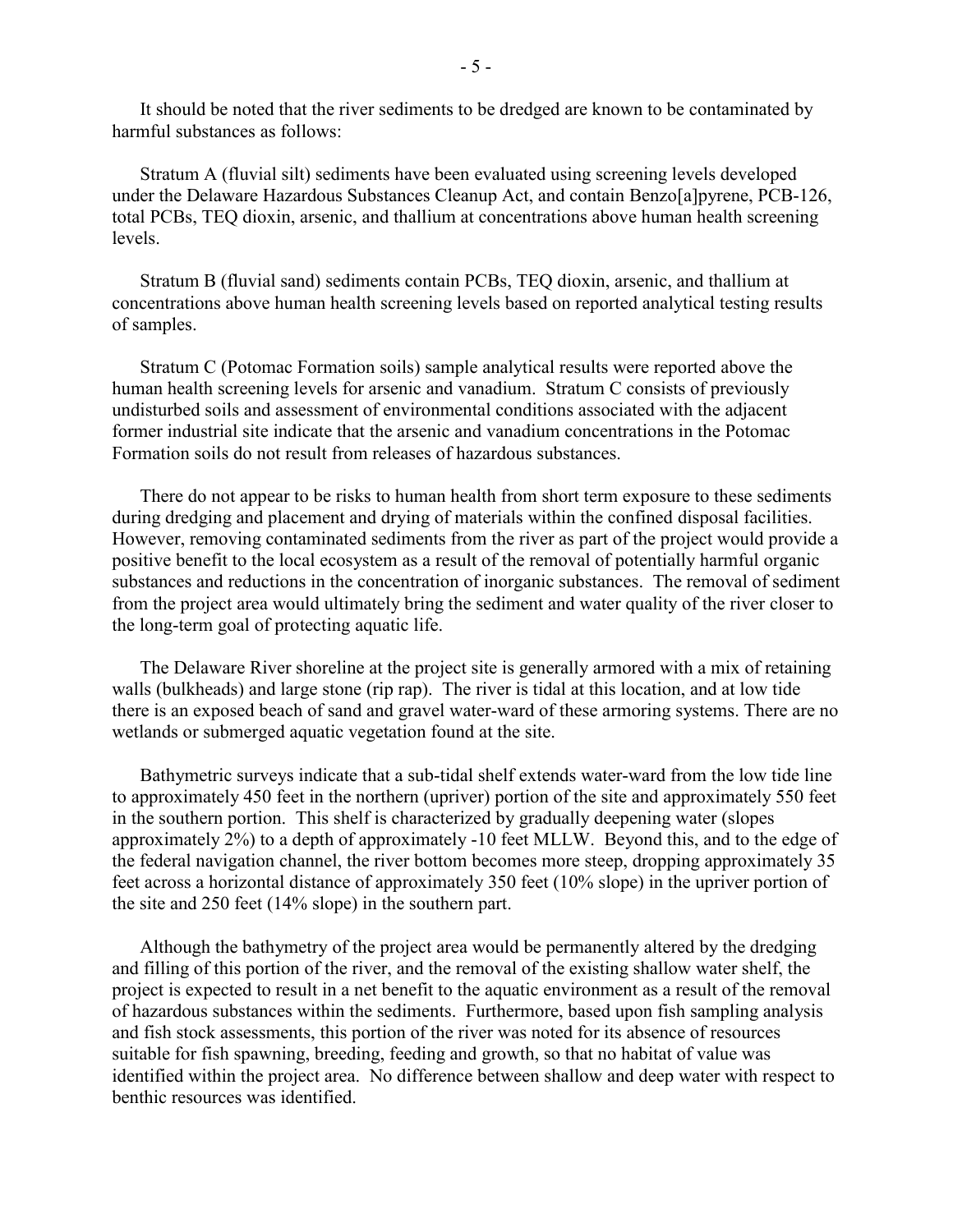In addition, the DSPC intends to conduct all of its dredging and disposal activities and all of its in-water construction work in the fall and winter seasons, thereby avoiding potential impacts to spawning fishes, and minimizing potential impacts to juvenile fishes.

Finally, the DSPC intends to install sedimentation fans along the face of the wharf structure in order to increase the period of time between maintenance dredging episodes and reduce the volume of material to be dredged on a maintenance basis.

Because the proposed activities would not cause the loss of wetlands or other special aquatic sites, the applicant has not proposed any compensatory mitigation.

A preliminary review of this application indicates that the proposed work may affect listed species or their critical habitat pursuant to Section 7 of the Endangered Species Act (ESA) as amended. As a result, the Corps of Engineers anticipates consultation with the National Marine Fisheries Service (NMFS) pursuant to Section 7 of the ESA. As the evaluation of this application continues, additional information may become available which could modify this preliminary determination.

The Magnuson-Stevens Fishery Conservation and Management Act (MSA) requires all federal agencies to consult with the NOAA Fisheries on all actions, or proposed actions, permitted, funded, or undertaken by the agency that may adversely affect Essential Fish Habitat (EFH). A preliminary review of this application indicates that EFH is present within the project area. The Philadelphia District will evaluate the potential effects of the proposed actions on EFH and will consult with NOAA Fisheries if appropriate. Any necessary consultation would be concluded prior to the final decision on this permit application.

The USACE Cultural Resources Specialist is currently reviewing the proposed permit action for potential impacts to historic properties eligible for or listed on the National Register of Historic Places.

The decision whether to issue a permit will be based on an evaluation of the activity's probable impact including its cumulative impacts on the public interest. The decision will reflect the national concern for both protection and utilization of important resources. The benefits which reasonably may be expected to accrue from the work must be balanced against its reasonably foreseeable detriments. All factors which may be relevant to the work will be considered including the cumulative effects thereof; among those are conservation, economics, aesthetics, general environmental concerns, wetlands, cultural values, fish and wildlife values, flood hazards, flood plain values, land use, navigation, shore erosion and accretion, recreation, water supply and conservation, water quality, energy needs, safety, food and fiber production, mineral needs and welfare of the people. A Department of the Army permit will be granted unless the District Engineer determines that it would be contrary to the public interest.

The Corps of Engineers is soliciting comments from the public; Federal, State, and local agencies and officials; Indian Tribes; and other interested parties in order to consider and evaluate the impacts of this proposed activity. Any comments received will be considered by the Corps of Engineers to determine whether to issue, modify, condition or deny a permit for this proposal. To make this decision, comments are used to assess impacts on endangered species,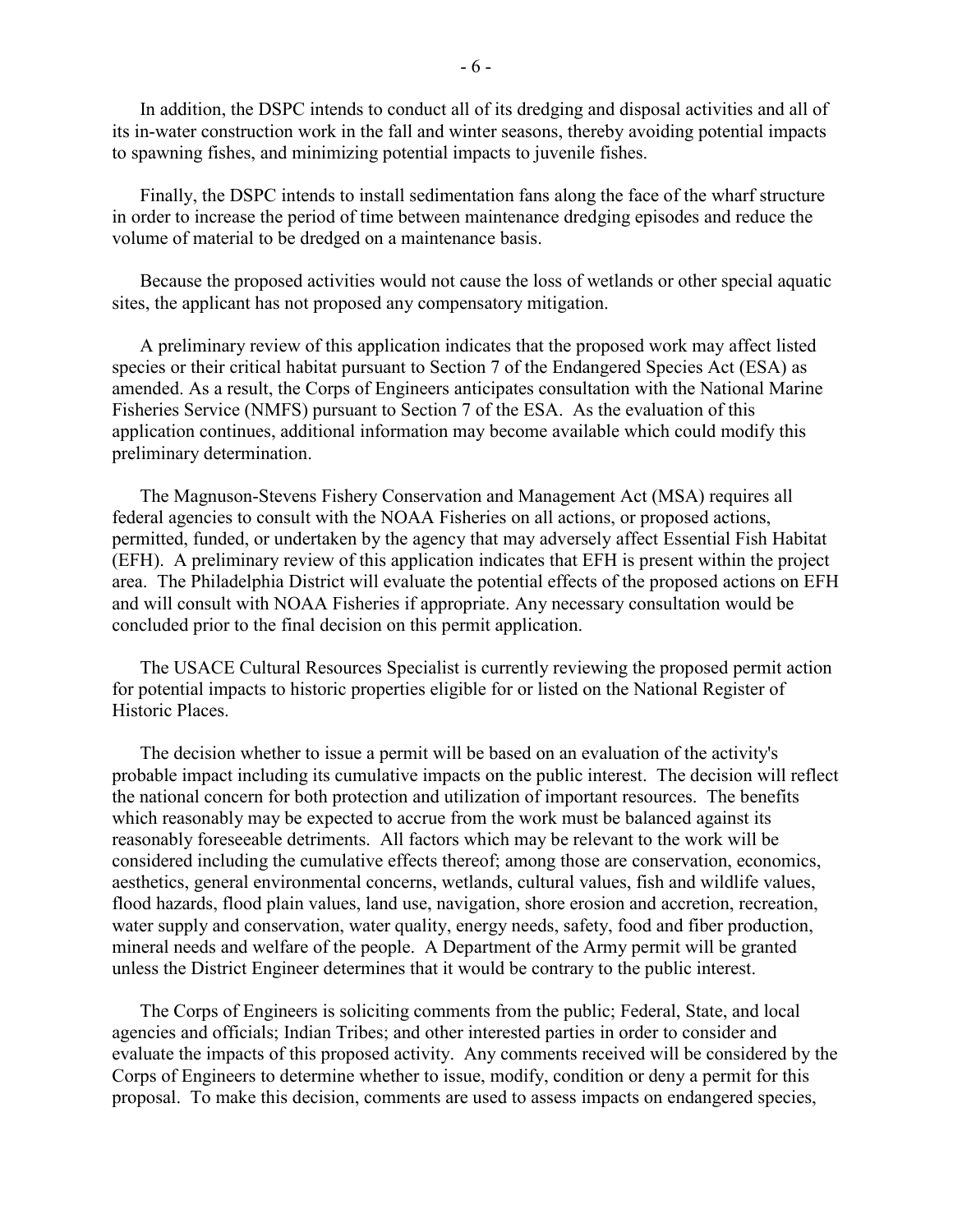historic properties, water quality, general environmental effects, and the other public interest factors listed above. Comments are used in the preparation of an Environmental Assessment and/or an Environmental Impact Statement pursuant to the National Environmental Policy Act. Comments are also used to determine the need for a public hearing and to determine the overall public interest of the proposed activity.

Comments on the proposed work should be submitted by email within 30 days of the date of this public notice to the District Engineer, U.S. Army Corps of Engineers, Philadelphia District at: [PhiladelphiaDistrictRegulatory@usace.army.mil.](mailto:PhiladelphiaDistrictRegulatory@usace.army.mil)

In accordance with Section 307(c) of the Coastal Zone Management Act of 1972, applicants for Federal Licenses or Permits to conduct an activity affecting land or water uses in a State's coastal zone must provide certification that the activity complies with the State's Coastal Zone Management Program. The applicant has stated that the proposed activity complies with and will be conducted in a manner that is consistent with the approved State Coastal Zone Management (CZM) Program. No permit will be issued until the State has concurred with the applicant's certification or has waived its right to do so. Comments concerning the impact of the proposed and/or existing activity on the State's coastal zone should be sent to this office, with a copy to the State's Office of Coastal Zone Management.

In accordance with Section 401 of the Clean Water Act, a Water Quality Certificate is necessary from the State government in which the work is located. Any comments concerning the work described above which relate to Water Quality considerations should be sent to this office with a copy to the State.

Any person may request, in writing, to the District Engineer, within the comment period specified in this notice, that a public hearing be held to consider this application. Requests for a public hearing shall state in writing, with particularity, the reasons for holding a public hearing.

Additional information concerning this permit application may be obtained by calling John Brundage at (215) 656-6445, by email at [PhiladelphiaDistrictRegulatory@usace.army.mil,](mailto:PhiladelphiaDistrictRegulatory@usace.army.mil) or by writing to the above address.

The DSPC has made separate application to the Corps of Engineers, Engineering Division, to request approval under Section 14 of the Rivers and Harbors Act, and implementing regulations at 33 USC Section 408. The 408 request is also a subject of this public notice as described below.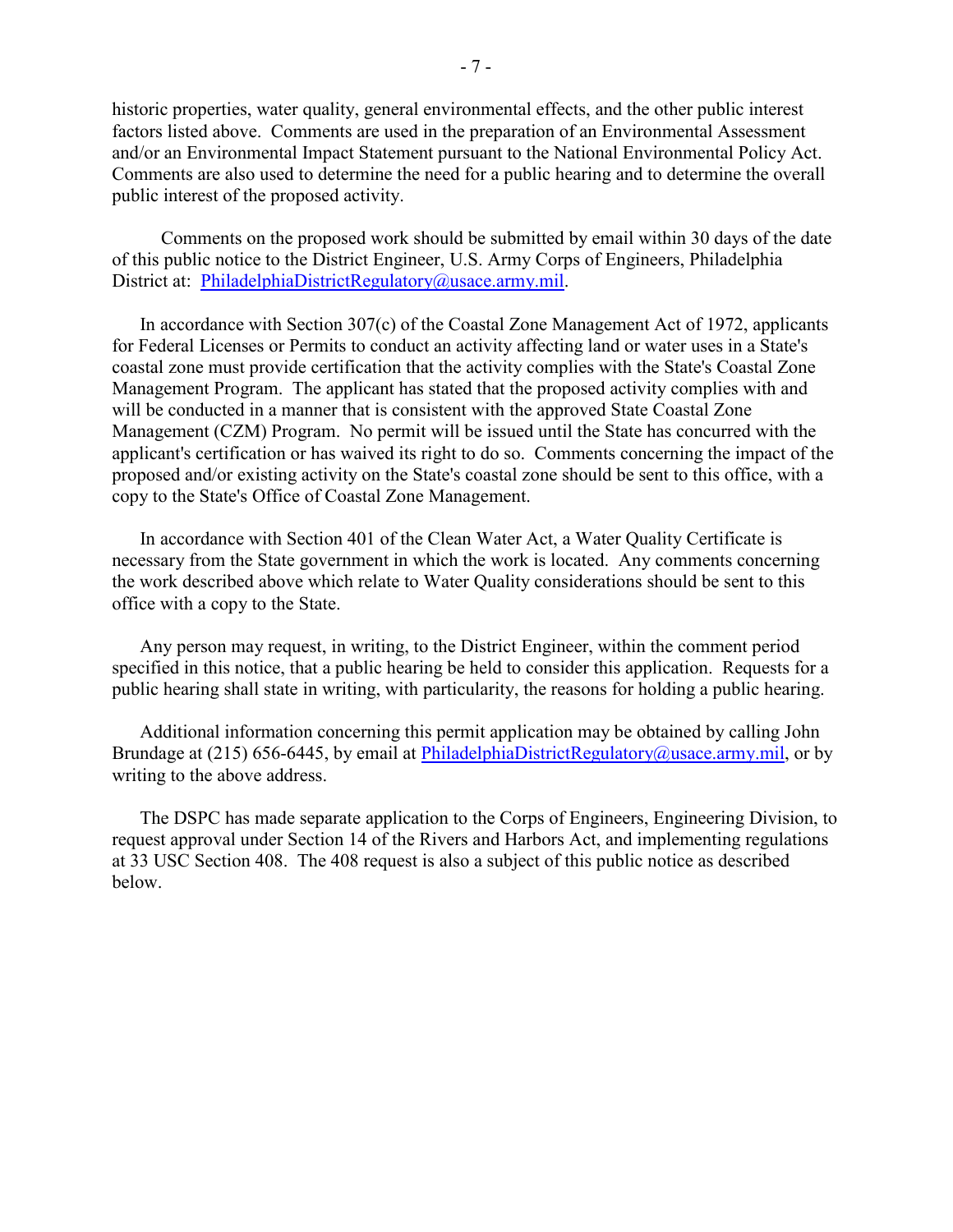# **PUBLIC NOTICE**

## REQUEST FOR PERMISSION TO ALTER A U.S. ARMY CORPS OF ENGINEERS PROJECT UNDER 33 USC 408 (Section 14 of the Rivers and Harbors Act of 1899; hereinafter Section 408)

TITLE: Diamond State Port Corporation – Wilmington Harbor Edgemoor Expansion

#### PUBLIC NOTICE IDENTIFICATION NUMBER: NAP-2019-00278-23

Interested parties are hereby notified that an application has been received for a Department of the Army Section 408 permission for certain work at or near a federal project of the United States, as described below and shown on attached figures. Written comments are being solicited from anyone having an interest in the requested alteration. Comments will become part of the U.S. Army Corps of Engineers' (USACE's) administrative record and will be considered in determining whether to approve the request. Comments supporting, opposing, or identifying concerns that should be considered by the USACE in its decision process are all welcome.

This public notice is not a paid advertisement and is for public information only. Issuance of this notice does not imply USACE endorsement of the project as described.

1. REQUESTER: In compliance with 33 USC 408 (Section 14 of the Rivers and Harbors Act of 1899; hereinafter Section 408), Diamond State Port Corporation has requested permission to have a section of their proposed ship turning basin to fall within the boundaries of the Main Navigation Channel of the Delaware River, Philadelphia to Sea Federal Navigation Project.

2. LOCATION: The proposed project is located in the Edgemoor section of unincorporated New Castle County, Delaware.

3. LOCATION MAP(S)/DRAWING(S): See attached Documents

4. REQUESTER'S PROPOSED ACTION: The Diamond State Port Corporation's proposed project supports development of a new containerized cargo port in the Edgemoor section of unincorporated New Castle County, Delaware. Part of the proposed project has plans to use a section of the Main Navigation Channel of the Delaware River, Philadelphia to Sea Federal Navigation Project as a cargo ship turning basin. The proposed project also accounts for dredging of riverbed material to a depth of -45 feet mean lower low water (MLLW) datum to accommodate the creation of a new access channel from the existing Main Navigation Channel of the Delaware River, Philadelphia to Sea Federal Navigation Project to the proposed new ship berth. The Requester has proposed to place dredged material into existing USACE CDFs located in Delaware. Use of CDFs by the Requester will undergo review pursuant to Section 217(b) of the Water Resources Development Act of 1986. The anticipated 217(b) request is not a subject of this public notice.

5. REGULATORY AUTHORITY: This request will be reviewed according to the provisions of Section 14 of the Rivers and Harbors Act of 1899 (33 U.S.C. 408). A requestor has the responsibility to acquire all other permissions or authorizations required by federal, state, and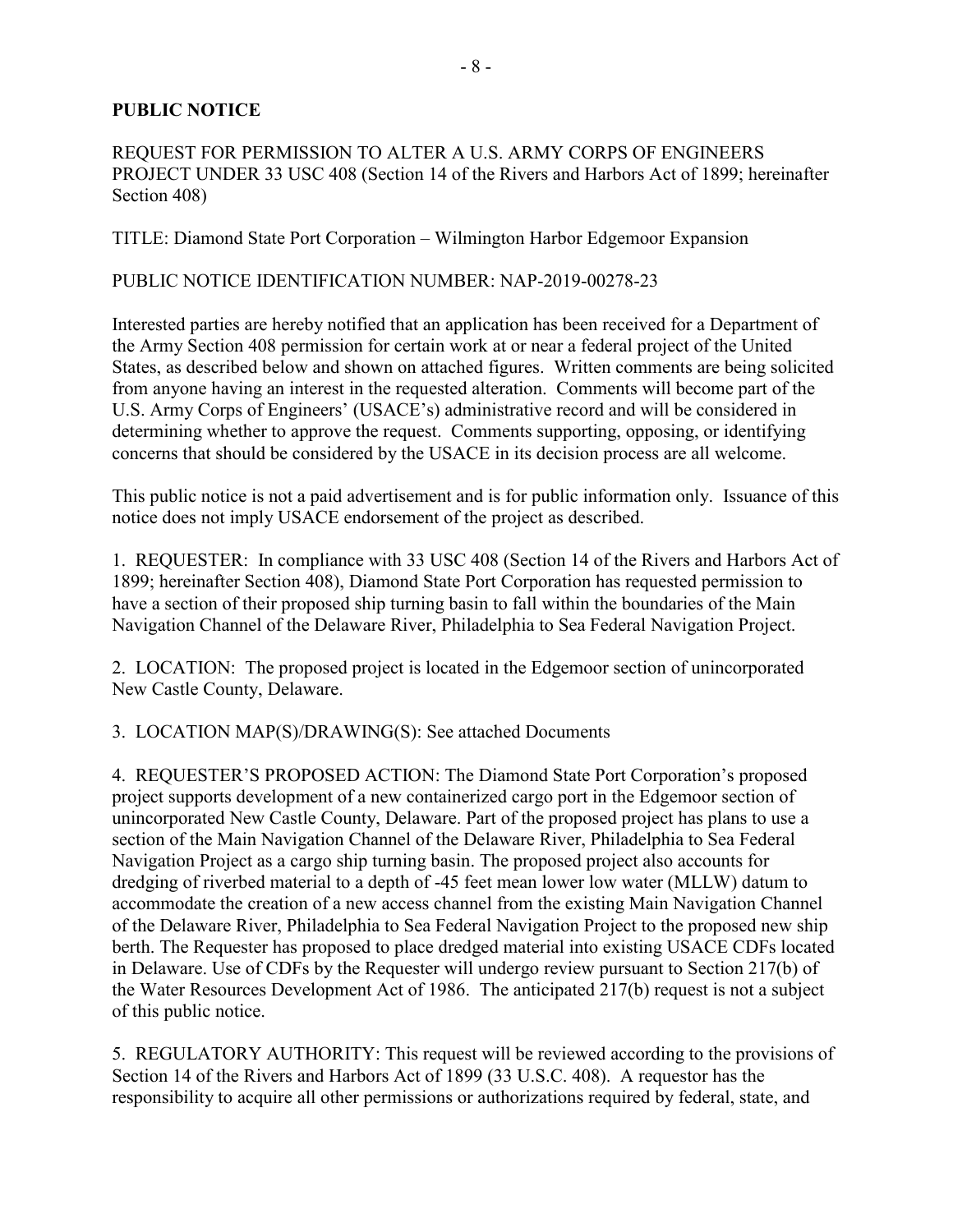local laws or regulations, including any required permits from the USACE Regulatory Program under Section 10 of the Rivers and Harbors Act of 1899 (33 USC 403), Section 404 of the Clean Water Act (33 USC Section 1344) and/or Section 103 of the Marine Protection, Research and Sanctuaries Act of 1972 (33 USC 1413). Any Section 10/404/103 permit decision associated with the proposed alteration is separate from and will not be included in the Section 408 permission decision. An approval under Section 408 does not grant any property rights or exclusive privileges nor does it authorize any injury to the property or rights of others.

6. ENVIRONMENTAL COMPLIANCE: A decision on a Section 408 request is a federal action, and therefore subject to the National Environmental Policy Act (NEPA) and other environmental compliance requirements. While ensuring compliance is the responsibility of USACE, the requester is providing all information that the Philadelphia District identifies as necessary to satisfy all applicable federal laws, executive orders, regulations, policies, and ordinances. This determination will be finalized following completion of agency coordination and prior to issuance of the Section 408 Permission Decision.

7. EVALUATION: As part of its evaluation, USACE will first make a determination that the submittal from the requestor is complete. The Philadelphia District is working closely with the requestor to ensure that all required technical plans, maps, drawings, and specifications are provided and are complete. Once the package is complete, a District-led review will be conducted to determine, in accordance with Engineering Circular (EC) 1165-2-216, whether the proposed alteration will impair the usefulness of the USACE Project or be injurious to the public interest, as follows:

A. Impair the Usefulness of the Project Determination. The Philadelphia District's Section 408 review team will determine if the proposed alteration will limit the ability of the federally authorized project to function as authorized, or will compromise or change any authorized project conditions, purposes or outputs.

B. Injurious to the Public Interest Determination. Proposed alterations will be reviewed to determine the probable impacts, including cumulative impacts, on the public interest. Evaluation of the probable impacts that the proposed alteration to the USACE project may have on the public interest requires a careful weighing of all those factors that are relevant in each particular case. Factors that may be relevant to the public interest depend upon the type of USACE project being altered and may include, but are not limited to, such things as conservation, economic development, historic properties, cultural resources, environmental impacts, water supply, water quality, flood hazards, floodplains, residual risk, induced damages, navigation, shore erosion or accretion, and recreation. The decision whether to approve an alteration will be determined by the consideration of whether benefits are commensurate with risks. If the potential detriments are found to outweigh the potential benefits, then it may be determined that the proposed alteration is injurious to the public interest.

8. SOLICITATION OF COMMENTS: The USACE is soliciting comments from the public; federal, state, and local agencies and officials; Indian Tribes; and other interested parties in order to consider and evaluate the impacts of the proposed activity. Any comments received will be considered by USACE to determine whether to issue, modify, condition, or deny a permission for this proposal. To make this decision, comments are used to assess impacts on endangered